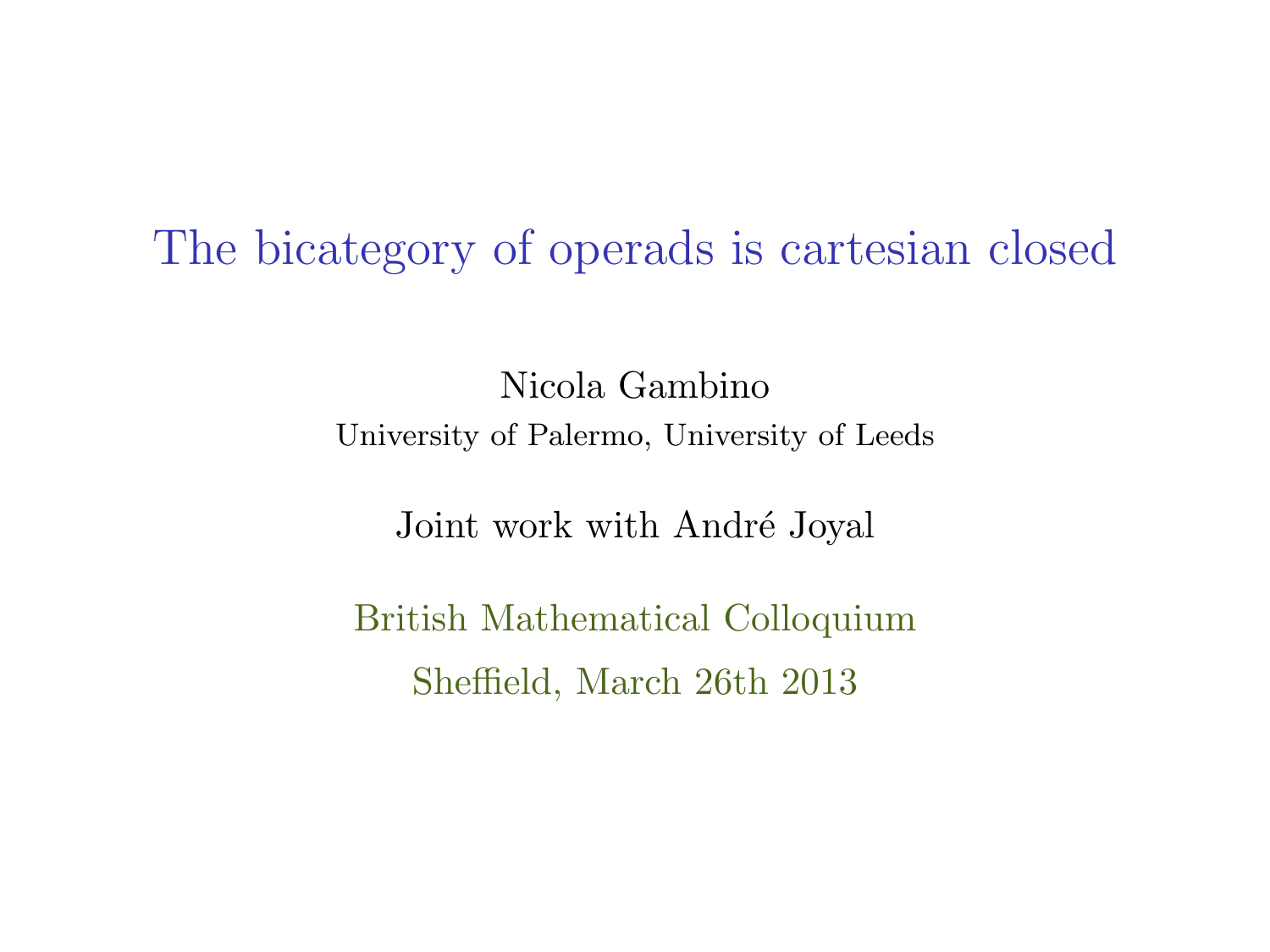#### References

- 1. A. Joyal, Une théorie combinatorie des séries formelles, 1982.
- 2. C. Rezk, Spaces of algebra structures and cohomology of operads, 1996.
- 3. M. Fiore, M. Hyland, N. Gambino and G. Winskel, The cartesian closed bicategory of generalised species of structures, 2008.
- 4. B. Fresse, Modules over operads and functors, 2009.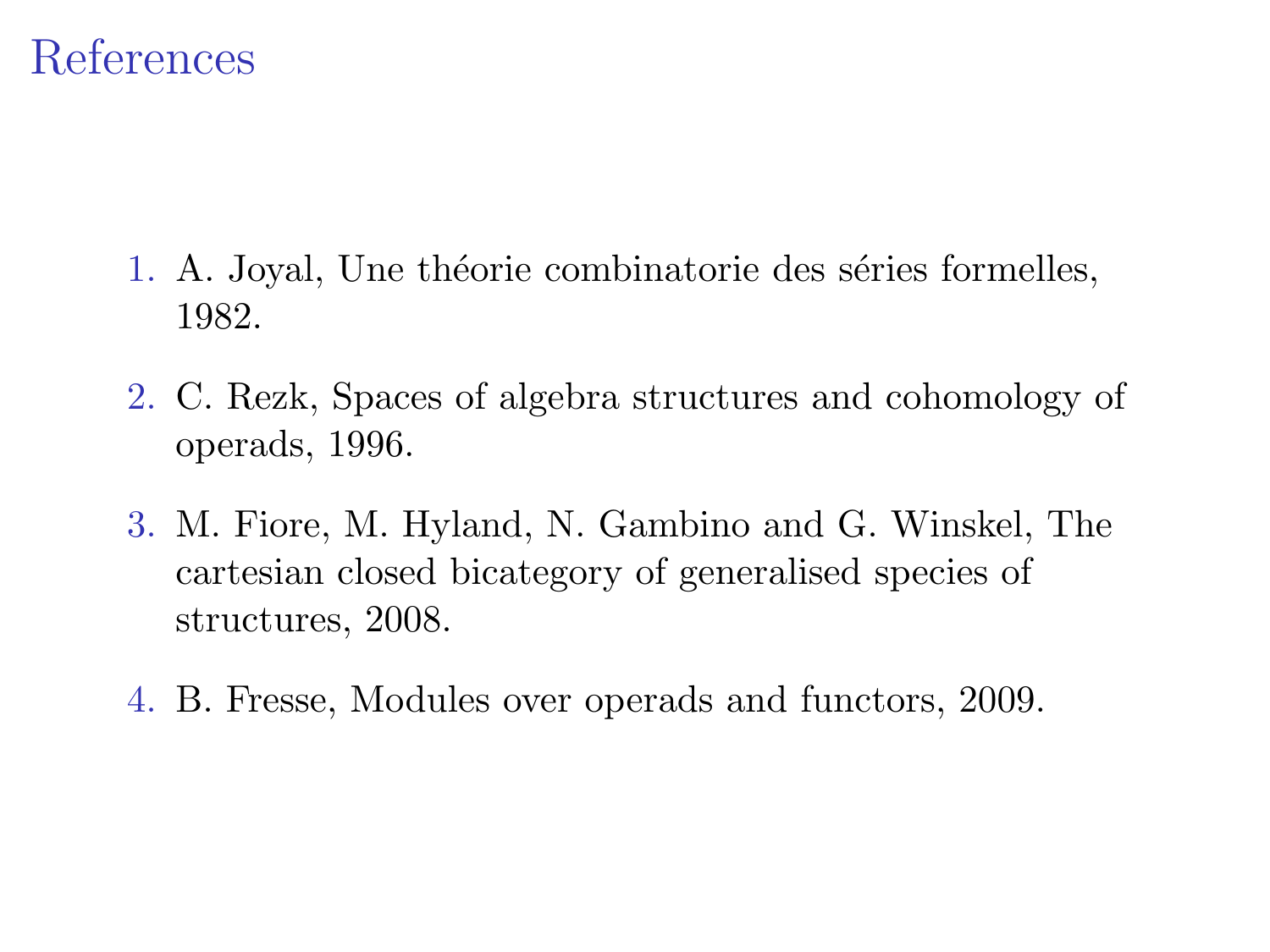### **Bicategories**

- A **bicategory**  $\mathcal E$  consists of
	- $\blacktriangleright$  objects  $(X, Y, Z, \ldots)$
	- $\blacktriangleright$  morphisms  $(M: X \to Y, N: Y \to Z, ...)$
	- ► 2-cells  $(\alpha : M \Rightarrow M', ...)$

together with

- $\triangleright$  composition operations (e.g.  $N \circ M : X \to Z$ )
- identity morphisms and 2-cells (e.g.  $1_X : X \to X$ )
- $\triangleright$  associativity and unit isomorphisms

$$
\alpha_{M,N,P} : (P \circ N) \circ M \Rightarrow P \circ (N \circ M),
$$
  

$$
\lambda_M : 1_Y \circ M \Rightarrow M, \quad \rho_M : M \circ 1_X \Rightarrow M,
$$

subject to axioms.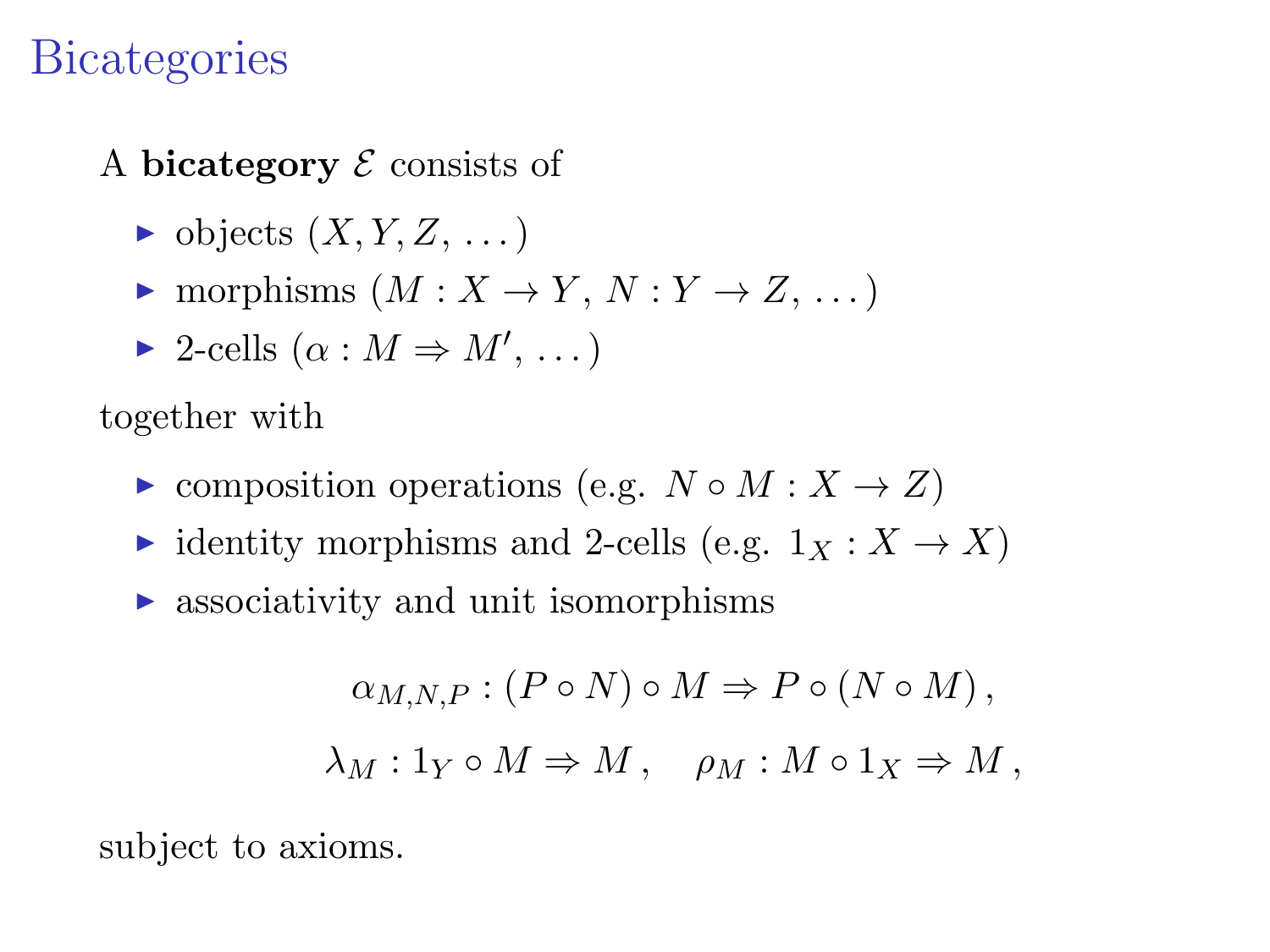## Examples

- 1. The bicategory Cat of small categories:
	- $\triangleright$  objects = categories
	- $\blacktriangleright$  morphisms = functors
	- $\geq$  2-cells = natural transformations

- 2. For every monoidal category  $(\mathbb{C}, \otimes, I)$ , we have a bicategory:
	- $\rightarrow$  objects =  $\{*\}$
	- $\blacktriangleright$  morphisms = objects of  $\mathbb C$
	- $\blacktriangleright$  2-cells = arrows of  $\mathbb C$

Example:  $(Ab, \otimes, \mathbb{Z})$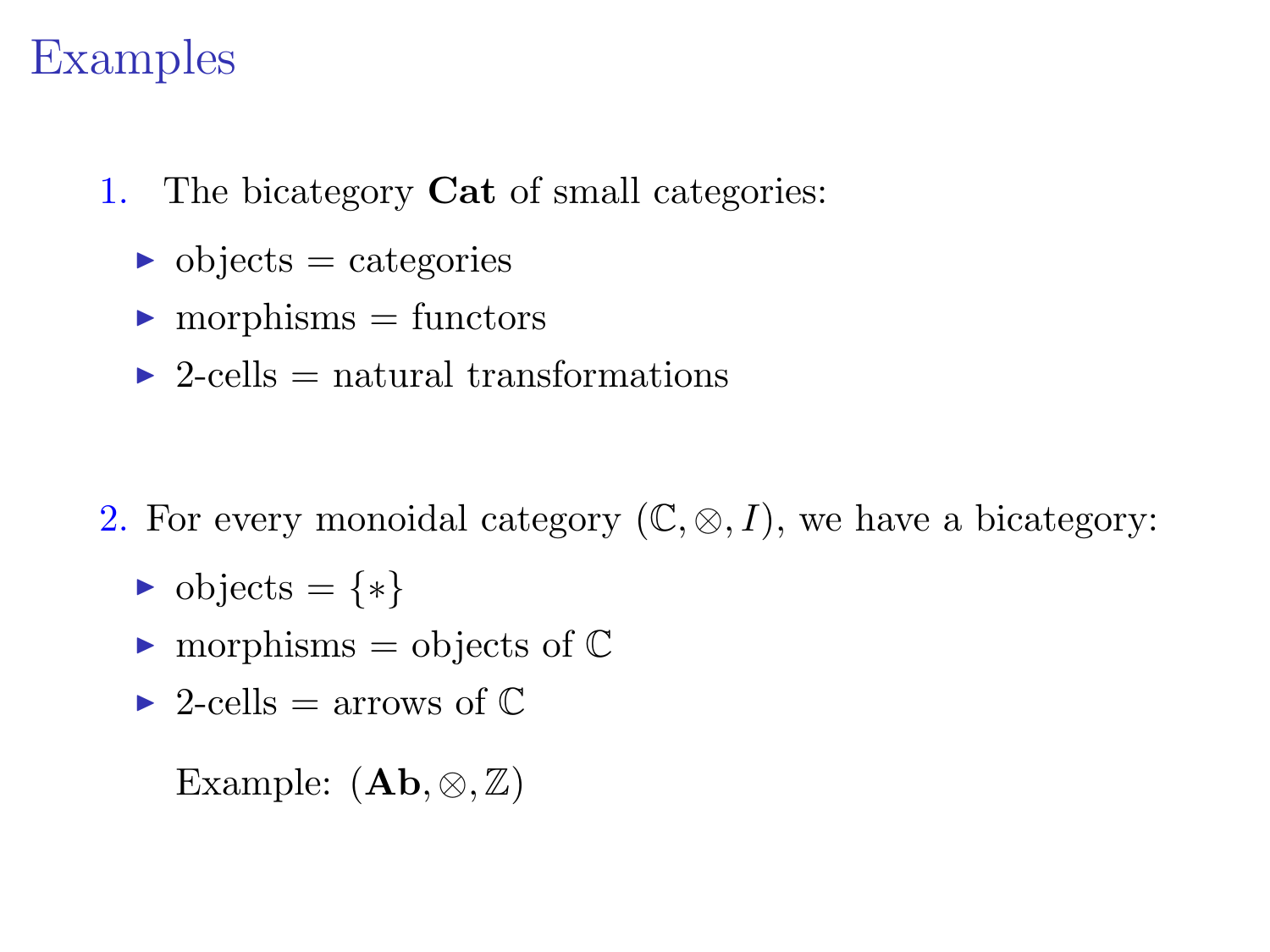Fix  $V$  symmetric monoidal closed cocomplete category.

- 3. The bicategory  $\mathcal V$ -Mat of  $\mathcal V$ -matrices:
	- $\triangleright$  objects = sets
	- $\blacktriangleright$  morphisms = functors

 $M \cdot A \times B \rightarrow V$ 

 $\triangleright$  2-cells = natural transformations.

The composite of  $M : A \times B \to V$ ,  $N : B \times C \to V$  is

$$
N \circ M(a, c) =_{def} \sum_{b \in B} M(a, b) \otimes N(b, c).
$$

Idea. Generalised relations.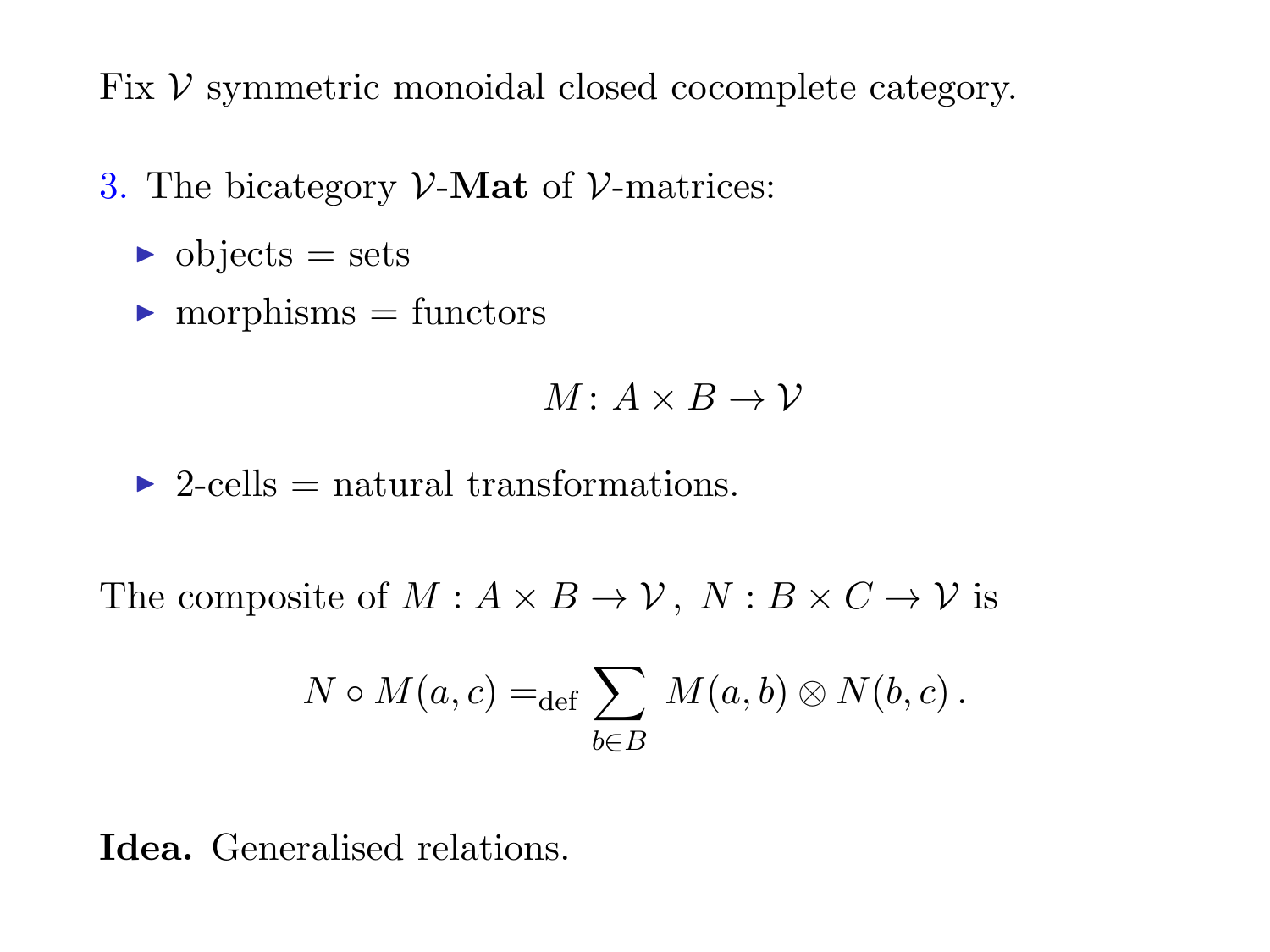- 4. The bicategory  $\mathcal{V}\text{-}\mathbf{Sym}$  of symmetric  $\mathcal{V}\text{-}\mathrm{sequences}$ :
	- $\triangleright$  objects = sets
	- $\triangleright$  morphisms = functors

$$
M\colon \Sigma_*(A)\times B\to \mathcal{V}
$$

 $\triangleright$  2-cells = natural transformations

Here, the category  $\Sigma_*(A)$  has

- ightharpoontal objects: sequences  $(a_1, \ldots, a_n)$  with  $a_i \in A$
- $\blacktriangleright$  morphisms:

$$
(a_1,\ldots,a_n)\to(a'_1,\ldots,a'_n)
$$

given by  $\sigma \in \Sigma_n$  such that  $a'_i = a_{\sigma(i)}$ .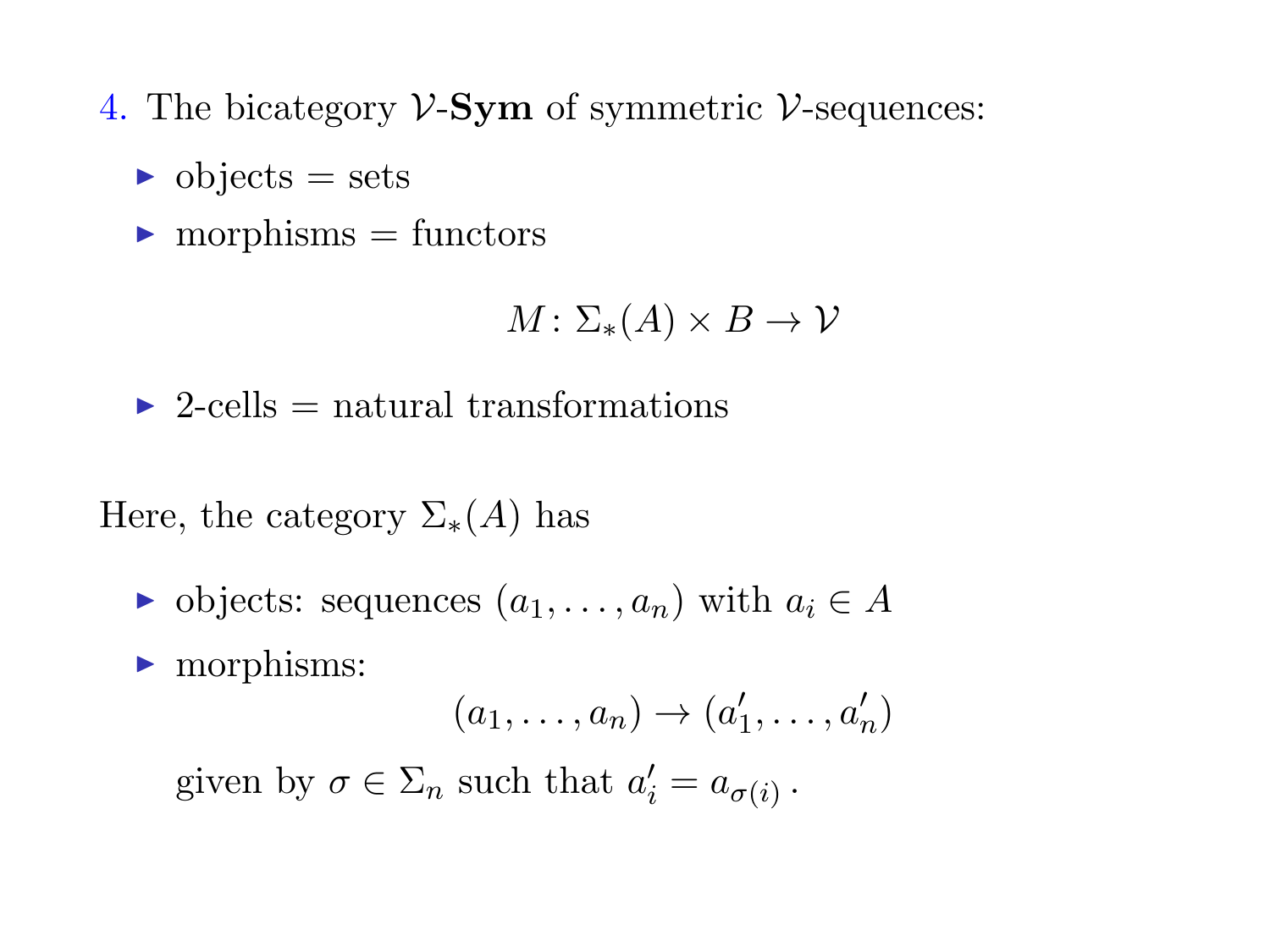A symmetric sequence  $M: \Sigma_*(A) \times B \to V$  determines a functor  $M^\sharp: \mathcal{V}^A \rightarrow \mathcal{V}^B$ 

defined by

$$
M^{\sharp}(X,b) = \int^{(a_1,\ldots,a_n)\in\Sigma_*(A)} M(a_1,\ldots,a_n;b) \otimes X(a_1) \otimes \ldots X(a_n)
$$
  
for  $X \in \mathcal{V}^A$ ,  $b \in B$ .

Composition of morphisms in  $V-Sym$  is defined so that

$$
(N \circ M)^{\sharp} \cong N^{\sharp} \cdot M^{\sharp}
$$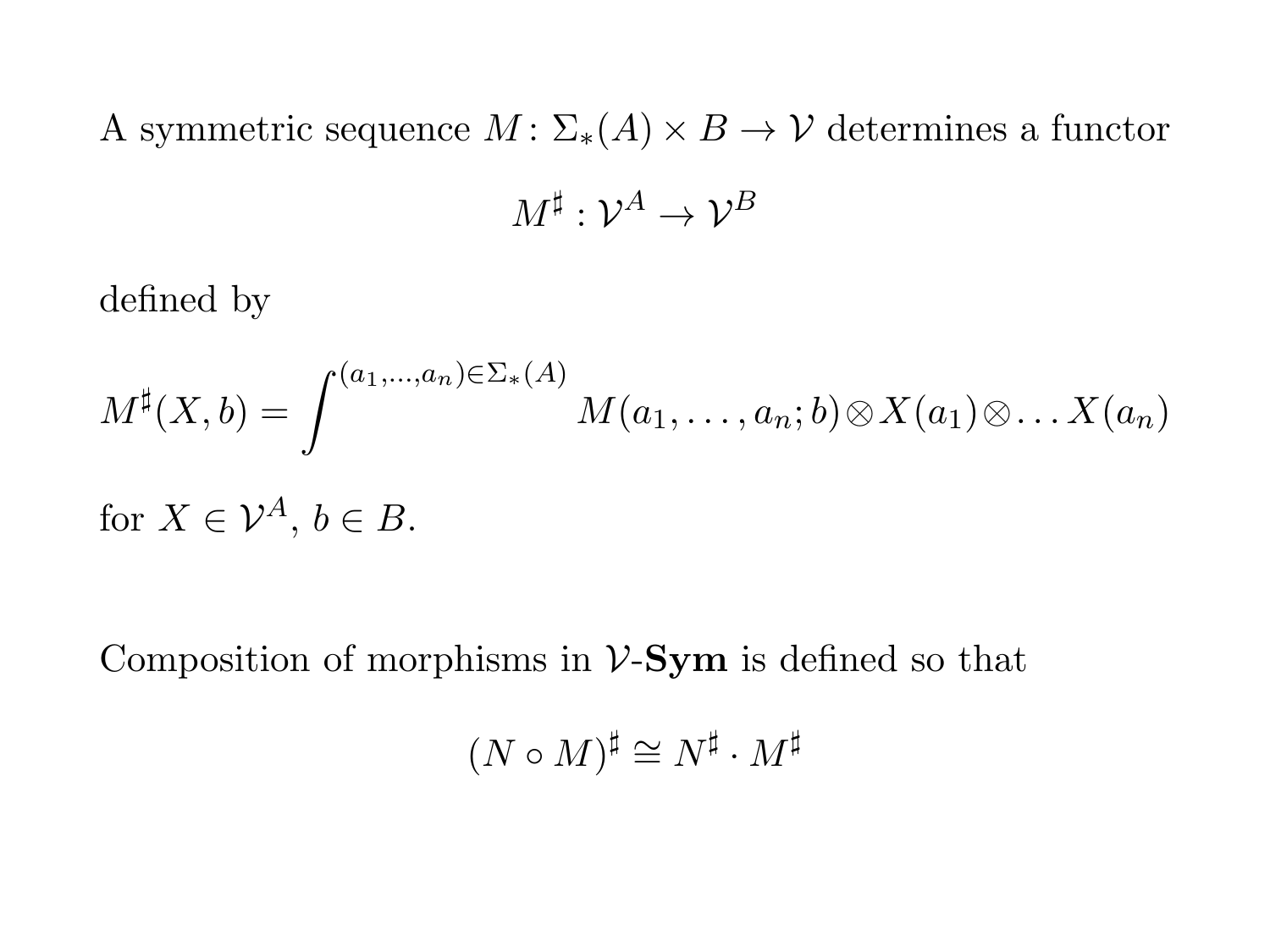## Monads and bimodules

Let  $\mathcal E$  be a bicategory.

**Definition.** A monad in  $\mathcal E$  consists of

- $\blacktriangleright$   $X \in \mathcal{E}$
- $\blacktriangleright$   $A: X \rightarrow X$
- $\blacktriangleright$   $\mu: A \circ A \Rightarrow A, \eta: 1_X \Rightarrow A$

subject to associativity and unit axioms.

#### Examples:

- $\triangleright$  monads in  $Ab = \text{rings}$
- $\triangleright$  monads in  $\mathcal{V}\text{-}\mathbf{Mat} = \text{small }\mathcal{V}\text{-categories}$
- $\triangleright$  monads in  $V-Sym =$  (symmetric, coloured) V-operads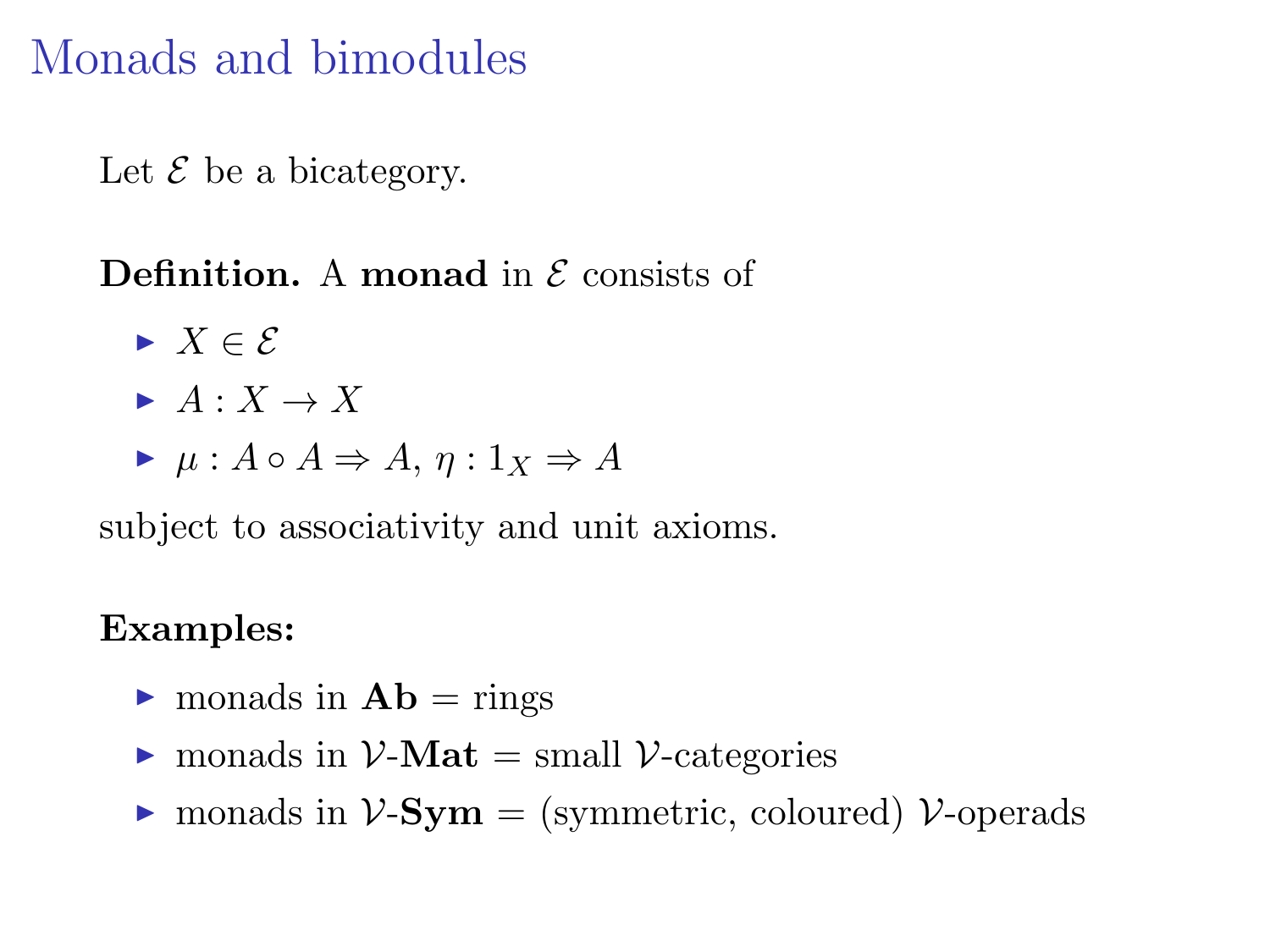### Bimodules

Let  $(X, A), (Y, B)$  be monads in  $\mathcal{E}.$ 

**Definition.** An  $(A, B)$ -bimodule consists of

- $M \cdot X \rightarrow Y$
- $\blacktriangleright$   $\rho: M \circ A \Rightarrow M$
- $\blacktriangleright \lambda : B \circ M \Rightarrow M$

subject to the axioms for a right A-action, a left B-action and a commutation condition.

#### Examples:

- ightharpoontring bimodules in  $\mathbf{Ab} = \text{ring of } \text{bimodules}$
- bimodules in  $\mathcal{V}\text{-}\mathbf{Mat} =$  functors  $\mathbb{A}^{\text{op}} \times \mathbb{B} \to \mathcal{V}$
- ightharpoontriangleright bimodules in  $V-Sym =$  operad bimodules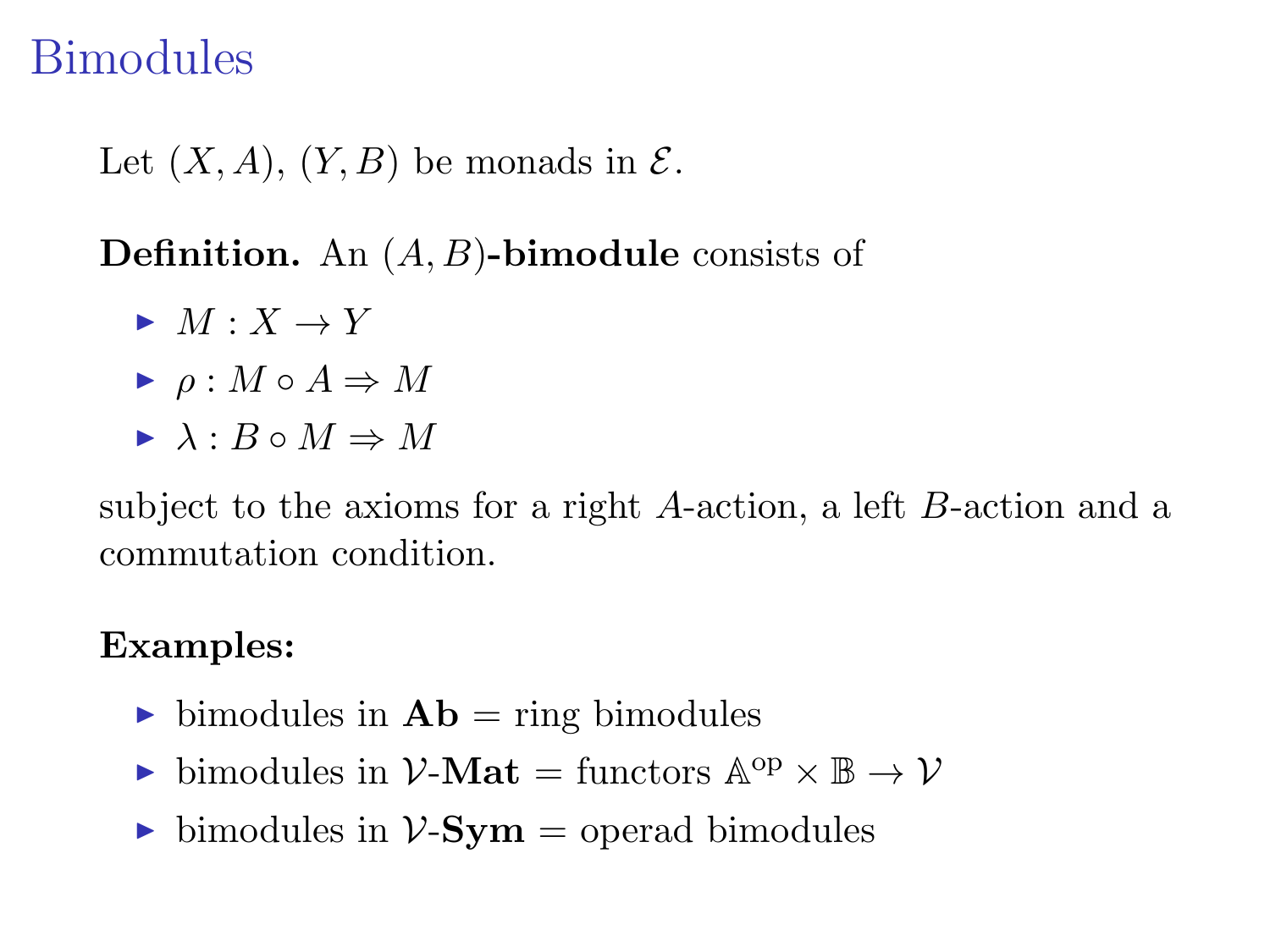### Bicategories of bimodules

Let  $\mathcal E$  be a bicategory with stable local reflexive coequalizers.

The bicategory  $\text{Bim}(\mathcal{E})$  of bimodules:

- $\triangleright$  objects = monads in  $\mathcal E$
- $\triangleright$  morphisms = bimodules
- $\triangleright$  2-cells = bimodule morphisms

The composite of  $M : (X, A) \to (Y, B)$ ,  $N : (Y, B) \to (Z, C)$ ,

$$
N\circ_B M:(X,A)\to (Z,C)\,,
$$

is

$$
N \circ B \circ M \xrightarrow{\phantom{N \circ \lambda} N \circ M} N \circ M \xrightarrow{\phantom{N \circ \lambda} N \circ M} N \circ_B M
$$

Note. Generalisation of the tensor product of bimodules.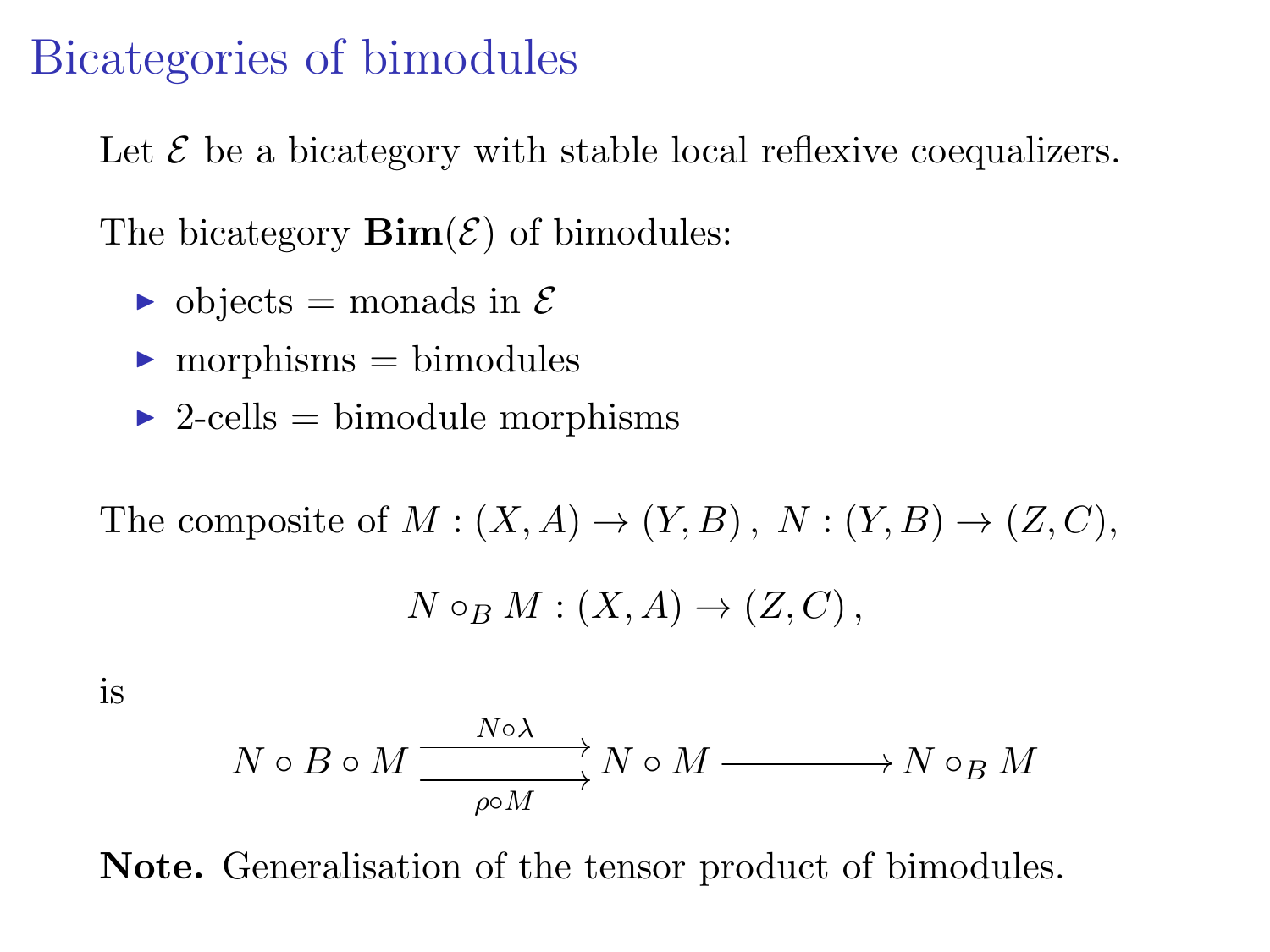### Examples

The bicategory of distributors  $V\text{-}Dist = \text{Bim}(V\text{-}Mat)$  has:

- $\triangleright$  objects = small *V*-categories
- ► morphisms = distributors, i.e.  $\mathcal{V}\text{-functors } \mathbb{A}^{\text{op}} \otimes \mathbb{B} \to \mathcal{V}$
- $\triangleright$  2-cells = natural transformations.

The bicategory of operads  $V$ -Opd  $=_{def}$  Bim( $V$ -Sym) has:

- $\triangleright$  objects =  $\mathcal{V}$ -operads
- $\triangleright$  morphisms = operad bimodules
- $\triangleright$  2-cells = operad bimodule morphisms.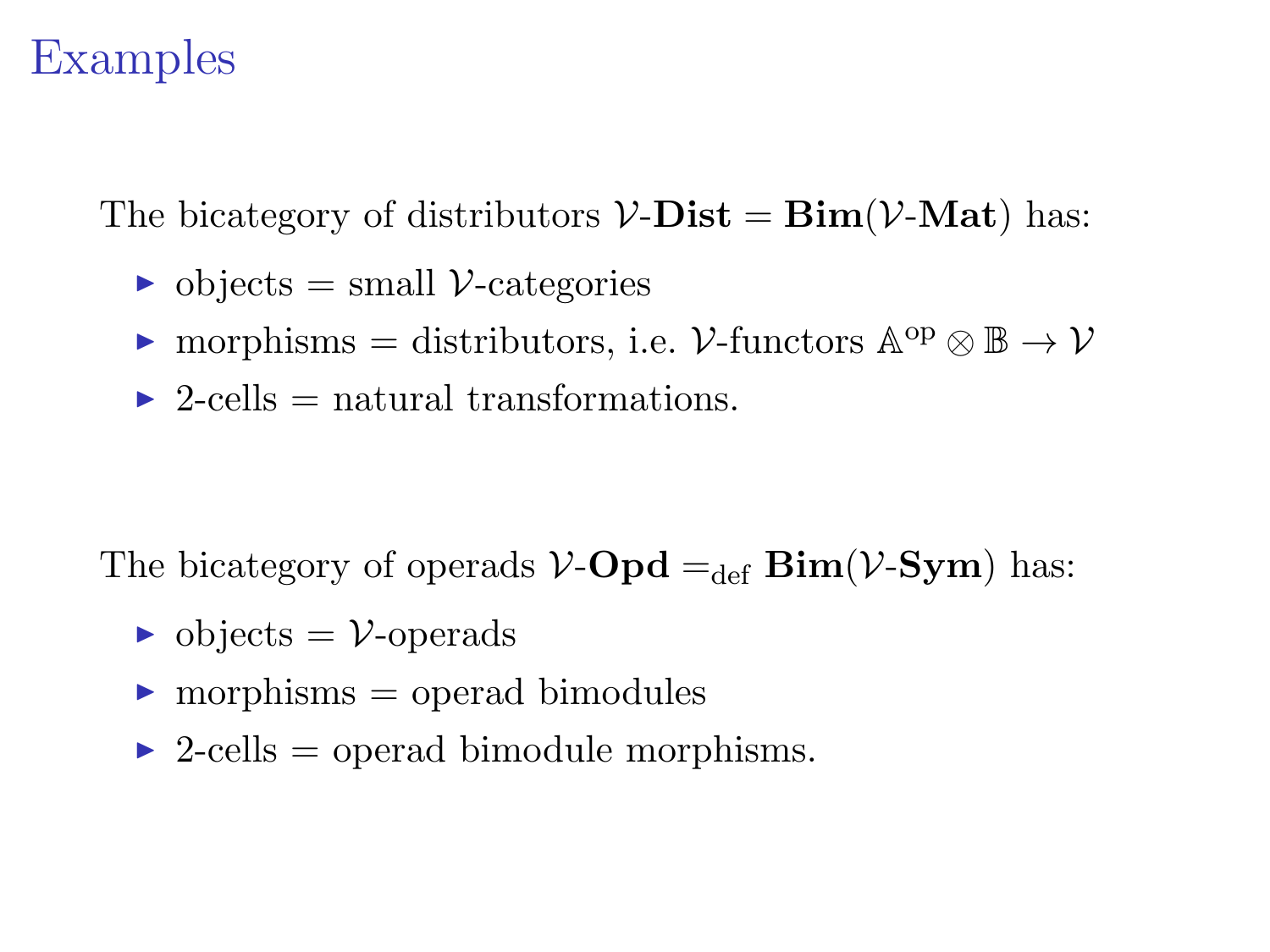## Cartesian closed bicategories

#### A bicategory  $\mathcal E$  is **cartesian** if it has

 $\triangleright$  a terminal object 1, characterised by:

 $\text{Hom}_{\mathcal{E}}(X,1) \simeq 1$ 

ightharpoonucts  $Y_1 \times Y_2$ , characterised by

 $\text{Hom}_{\mathcal{E}}(X, Y_1) \times \text{Hom}_{\mathcal{E}}(X, Y_2) \simeq \text{Hom}_{\mathcal{E}}(X, Y_1 \times Y_2)$ 

- A bicategory  $\mathcal E$  is **cartesian closed** if it also has
	- $\blacktriangleright$  exponentials  $[Y, Z]$ , characterised by

 $\text{Hom}_{\mathcal{E}}(X \times Y, Z) \simeq \text{Hom}_{\mathcal{E}}(X, [Y, Z])$ .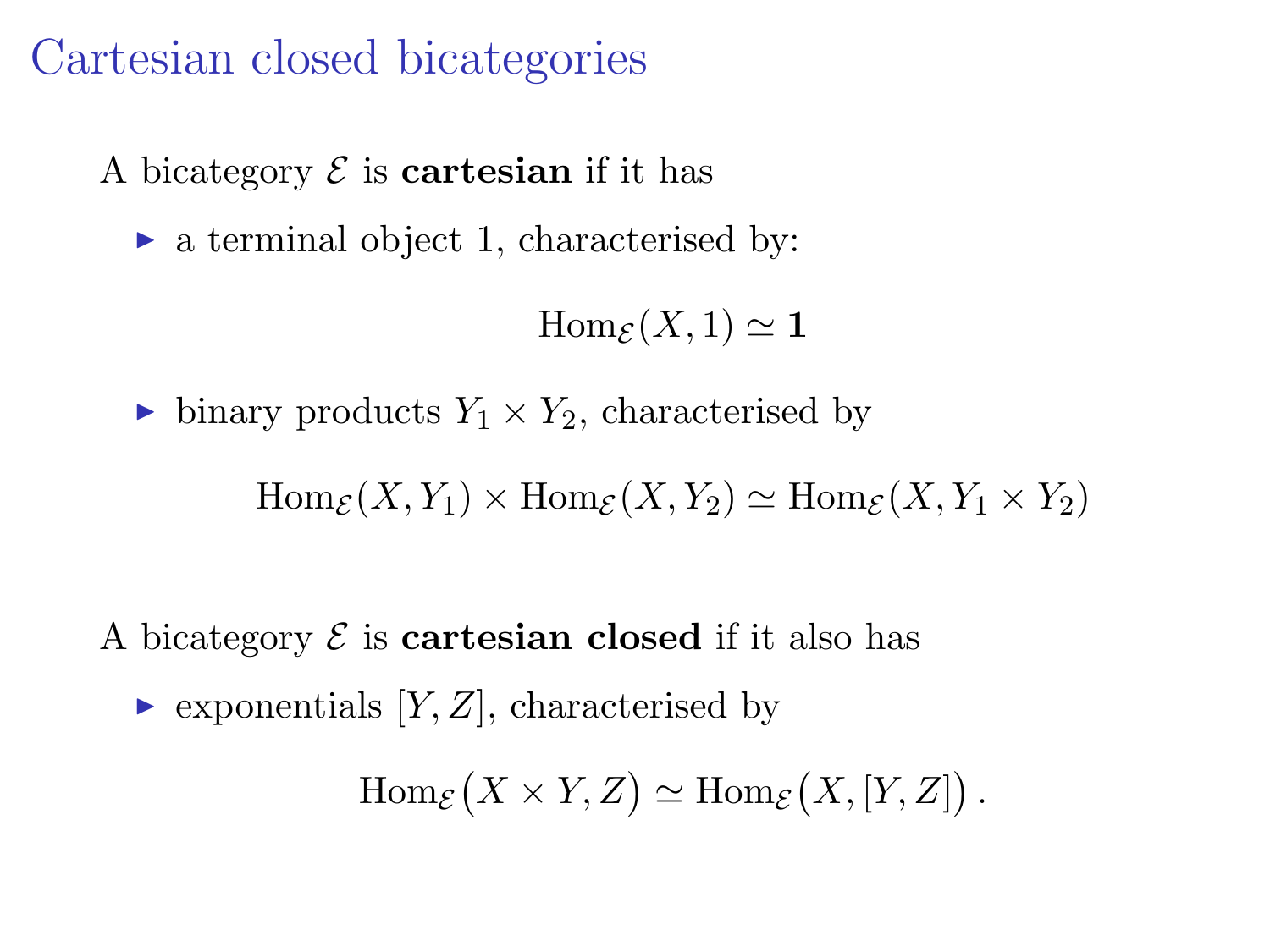### General result

**Theorem.** Let  $\mathcal{E}$  be a bicategory with stable local reflexive coequalizers. If  $\mathcal E$  is cartesian closed, then so is  $\text{Bim}(\mathcal E)$ .

Idea.

 $\blacktriangleright$  Products

$$
(Y_1, B_1) \times (Y_2, B_2) = (Y_1 \times Y_2, B_1 \times B_2)
$$

 $\blacktriangleright$  Exponentials

$$
\big[(X,A),(Y,B)\big]=\big([X,Y],[A,B]\big)
$$